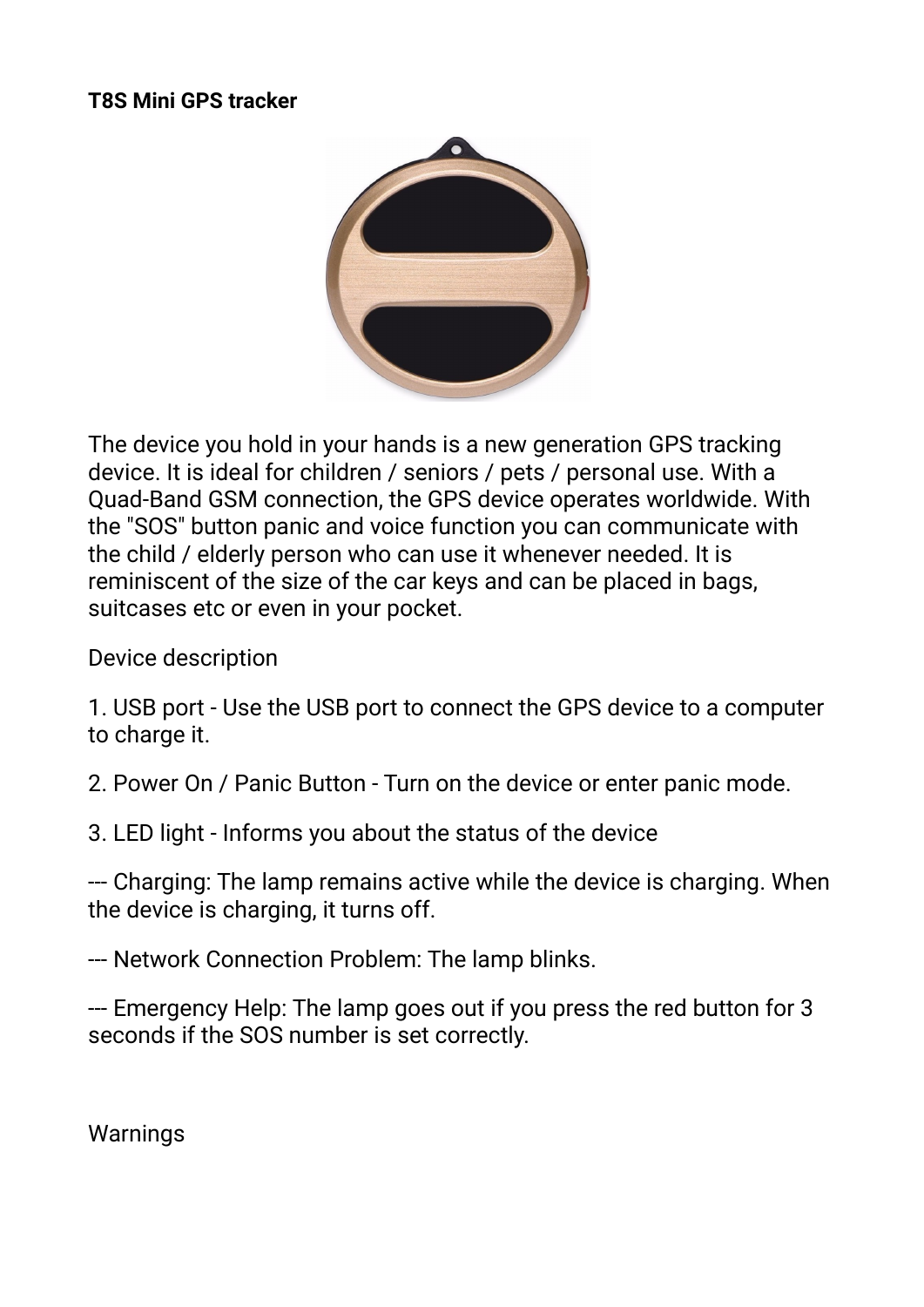1. The SIM card should support GSM 2G network and be able to connect to GPRS network. The device does not support 3G and 4G speeds.

2. If any component of the device is missing, or an accessory or device is deformed, please do not use it and tell the supplier.

2. If any component of the device is missing, or an accessory or device is deformed, please do not use it and tell the supplier.

3. Please only change the SIM card when the device is switched off.

Before use

2.1. Enter the device ID

On the outside of the box you will find an ID code. Please record it. You will need to activate and use the device.

Before activating

2.2. Please insert a SIM card. The device uses 30MB of data per month.

Install SIM card

- 1. Open the back cover.
- 2. Remove the battery
- 3. Insert the SIM card
- 4. Enter the ID code.

5. Reinsert the battery and cover and hold down the power button for 3 seconds.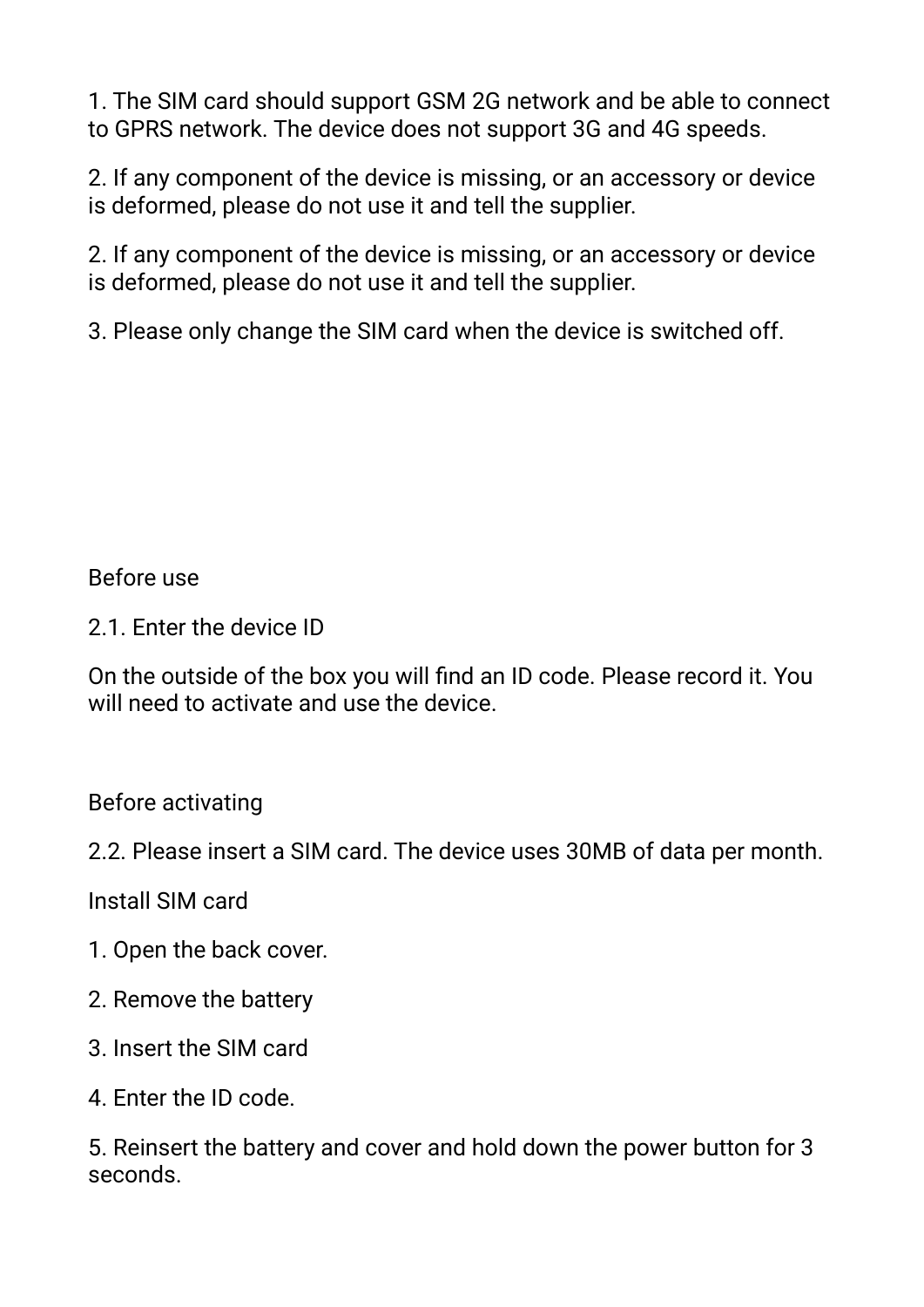If the device is unable to connect to the network: In some countries the correct APN setting of the GPRS network is required. Please contact the provider.

you will find the APN login details in the English booklet.

Application installation

Download the "Aibeile" app from the Play Store or App Store. For a computer visit: http://en.i365gps.com. Enter "IMEI" in the ID number.

Log in to the application

Tap the AIBEILE application icon and enter the device ID number and password (factory code is 123456).

Application usage

### 3.1. Live tracking

This feature can track the location of your GPS device and the location of your mobile phone.

3.2 Archive of previous posts

This feature gives you a history of the device's location for the past 3 months.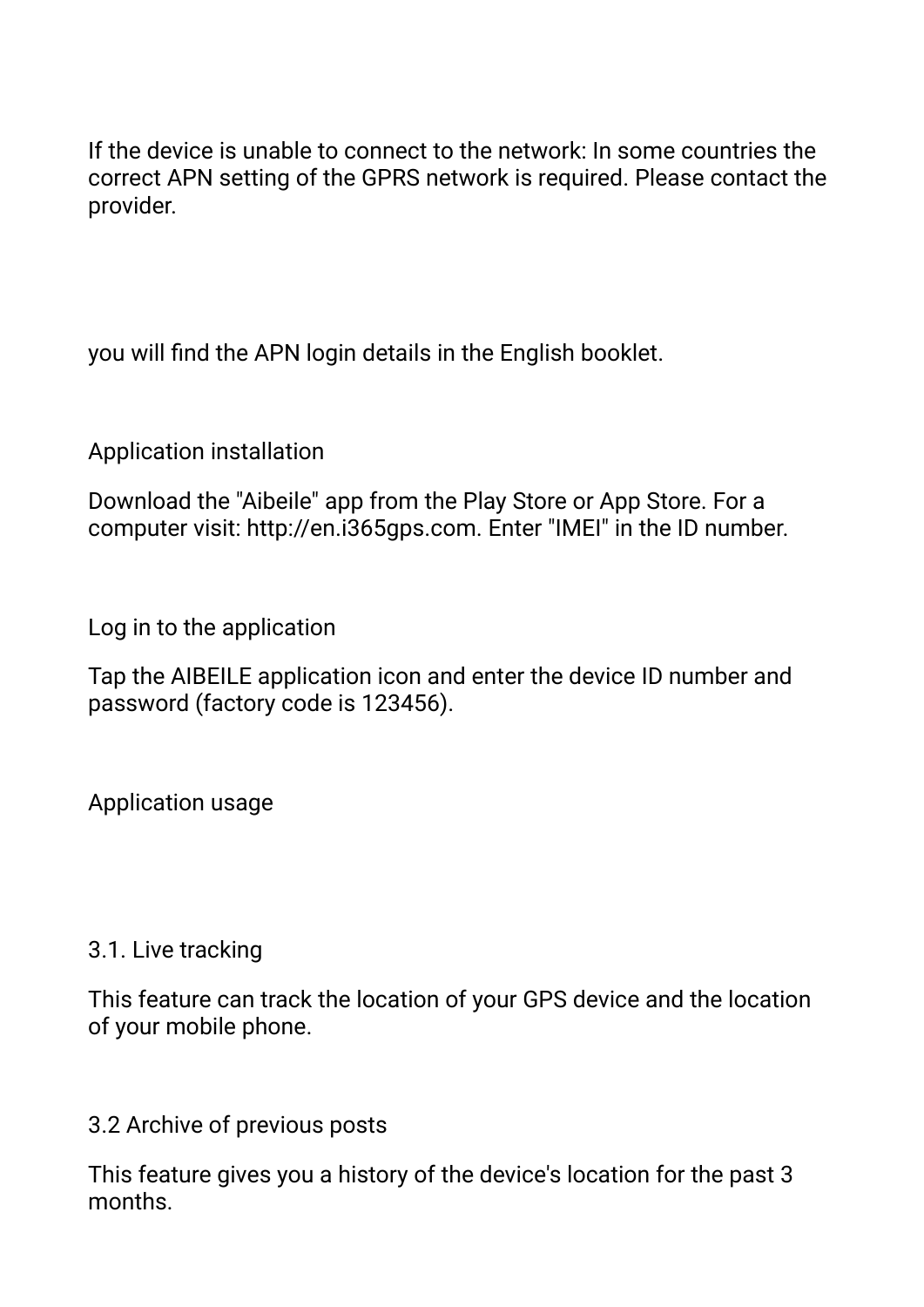# 3.3 Virtual Fence

Press the "+" sign in the main menu to set the "virtual map". The map will open with your device's current location. Press the "+" or "-" symbol to adjust the distance you want. When the GPS device is outside this range you will receive a message informing you of this event.

## 3.4 Messages

You can find all the messages you receive in the "Message" category, such as emergency calls, network disconnection updates, low battery updates, virtual fence updates, and more.

### 4. Settings

To go to settings, click on the "Settings" category.

## 4.1 Setting up an admin phone number

Tap the "Admin number" category and enter your phone number. The GPS device will send alerts to this number.

## 4.2. Emergency Call Number Setting

Click the "Emergency number" category. The number you specify will be dialed when the SOS button is pressed on the device.

## 4.3 Setting the operating mode

Adjust each time the device refreshes its status., 60 seconds, 10 minutes or every hour. If you set the device to 60 seconds, it will remain in stand-by mode for 36 hours. Correspondingly, at 10 minutes it will remain for 72 hours and at 1 hour it will remain for 120 hours.

Other settings